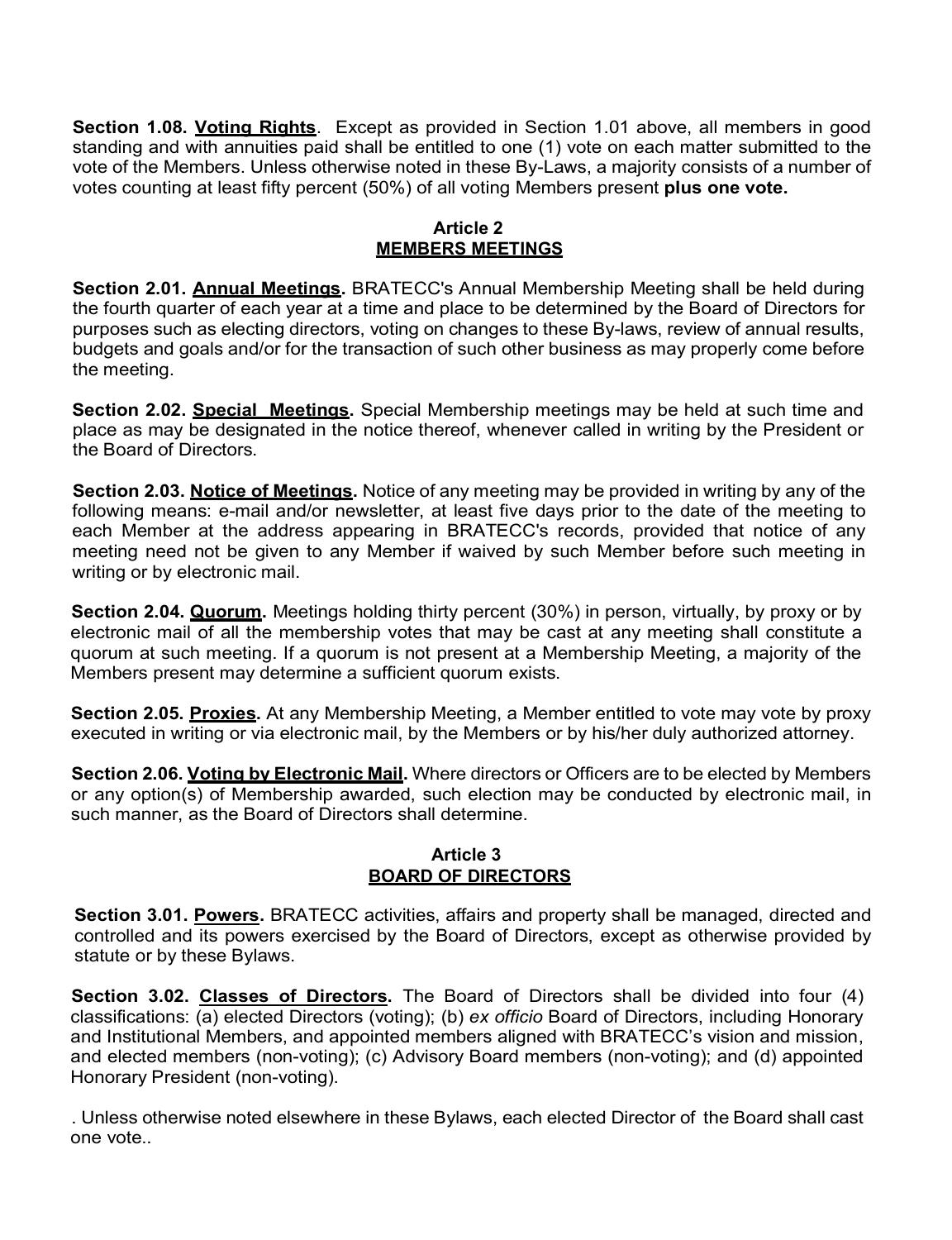**Section 3.03. Selection of elected Directors.** The elected Directors shall be comprised of up to forty-one (41) voting members. Directors shall be residents of the United States of America or Brazil and be active BRATECC members in good standing and with current membership dues paid in full.

3.03.1 Elected Members of the Board. The President and Directors shall be elected for a term of two (2) years at the Annual Membership meeting in accordance with the procedures in Article 6 herein. President and Directors may also be elected at a Special Board Meeting for a prorated term until the election at the next Annual Membership meeting.. Up to fifty per cent (50%) of the elected Directors shall stand for election every other year such that the terms of the entire Board are staggered in this manner.

3.03.2 Appointed Members of the Board. Appointed members shall be proposed by a Board Member and approved by majority of the Supervisory Board.

**Section 3.04. Advisory Board.** The Advisory Board shall consist of an unspecified number of members in good standing. Advisory Board members may be invited to Regular and Special Board meetings and participate in all debate, but may not introduce or second motions nor vote on any agenda items.

3.04.01 Advisory Board Selection. Members of the Advisory Board shall be appointed by the Supervisory Board and approved by the majority of the Board of the Directors in a Regular Board Meeting.

3.04.02 Duties of the Advisory Board. The duty of the Advisory Board shall be to give counsel and guidance to the Board of Directors and Officers regarding operations, management and development of BRATECC.

**Section 3.05. Vacancies.** Any vacancy occurring on the Board of Directors or any seat thereon to be filled by reason of an increase in the number of members thereof, shall be filled by the Board of Directors. A member elected to fill a vacancy shall be elected for the unexpired term of his/her predecessor in office.

**Section 3.06. Annual Board of Directors Meetings.** The annual meeting of the Board of Directors shall be held according to this By-law prior to the annual meeting of members.

**Section 3.07. Regular and Special Board of Directors Meetings.** Regular Board Meetings shall generally be held quarterly at a time and place selected by its Board Members. Recommendation for agenda items may be proposed in writing by members or Board Members to the Secretary two (2) days prior to any meeting for inclusion in the agenda for that meeting. Special meetings of the Board of Directors shall be held whenever called by the President or any two of the Directors, at such time and place as shall be specified in the call for such meeting.

**Section 3.08. Notice.** Notice of the time and place of each meeting of the Board of Directors shall be mailed or electronically mailed to each Director, addressed to the corresponding address as filed with the Secretary or at his/her usual place of business, at least five (5) days before the meeting. The call for and notice of any special meeting shall state the purposes thereof. Notice of any meeting need not be given to any Director, however, if waived by him in writing by conventional or electronic mail before such meeting or if he shall be present at the meeting. No notice need be given of any meeting of the Board of Directors at which all the Directors shall be present.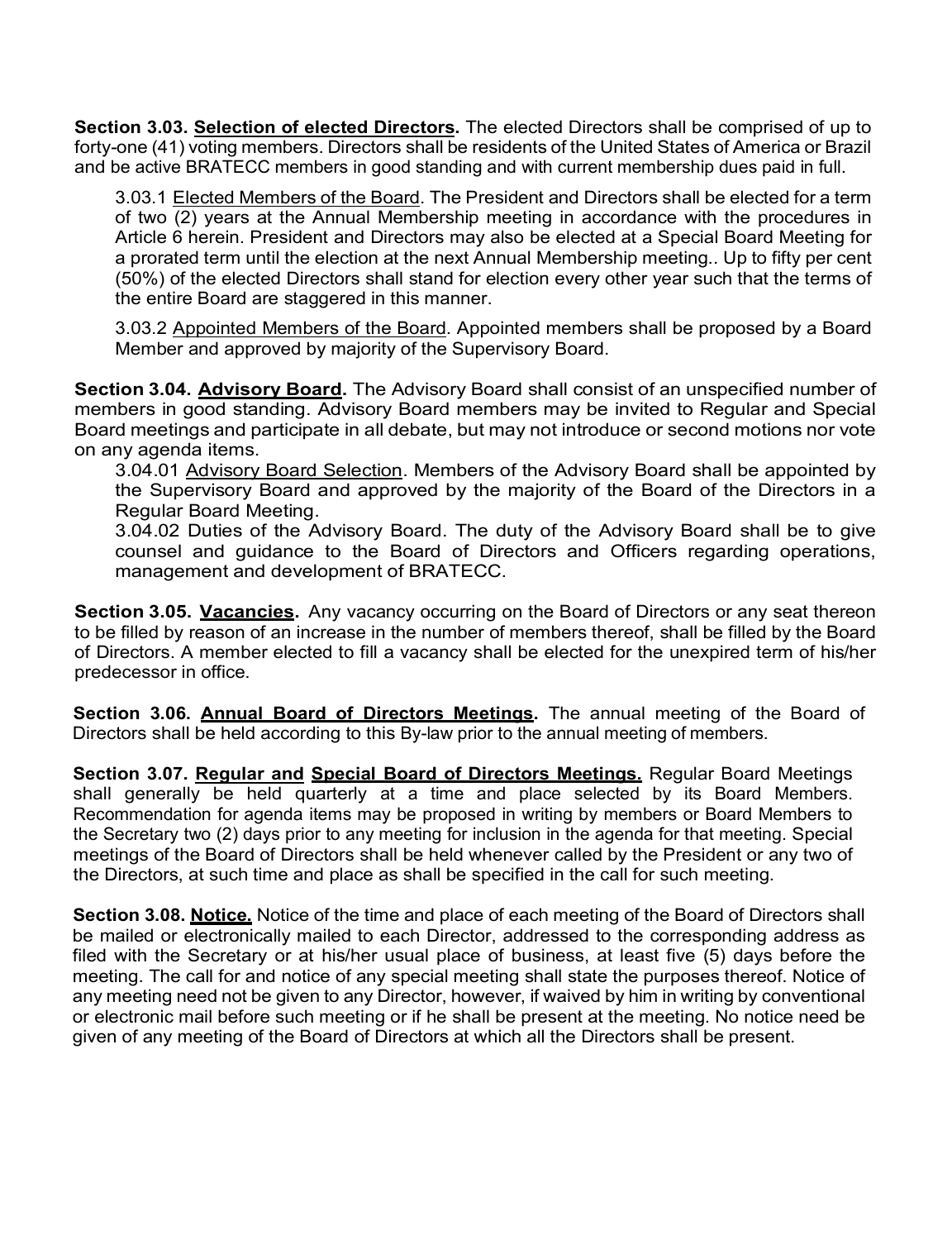**Section 3.09. Quorum.** No less than one-third (1/3) of the voting Members of the Board of Directors shall constitute a quorum for the transaction of business at any meeting of the Board, but if less than one-third (1/3) of voting Directors are present at any meeting, a majority of the Directors present may determine a quorum exists. After the third attempt to convene such meeting fails to generate the necessary consensus to determine a quorum and only in such cases, may the majority of the Directors request a vote via electronic mail on items in the agenda.

**Section 3.10. Contractors and Employees.** The Board of Directors may authorize the Supervisory Board to contract external professional services such as an Executive Director to support BRATECC initiatives and complement Member's support. The Supervisory Board shall approve a complete scope of work or job description, as well as the corresponding budget demonstrating its funding revenue, prior to determining feasibility of said contract, or the compensation packages, or salaries, benefits or wages of any and all BRATECC employees.

**Section 3.11. Board Decisions.** The act of a majority of the Directors present at a meeting at which a quorum is present shall be the act of the Board of Directors, unless a greater number is required by these Bylaws.

**Section 3.12. Compensation.** Directors shall not receive any salaries for their services, unless when by resolution of the Board of Directors, a fixed sum and expenses if any, is allowed for attendance at any special meeting of the Board. Nothing herein contained shall be construed to preclude and prevent any Director from serving BRATECC in any other capacity and receiving compensation thereof.

**Section 3.13 Removal of Board Members**. Any Board of Director may be removed according to the provisions below: (i) by the vote of two-thirds (2/3) of the voting members of the Board of Directors at a special meeting called for that purpose; (ii) by unexcused absence from three meetings of the Board of Directors during a calendar year; (iii) by cause; and (iv) by resignation. At any such meeting, any vacancy caused by removal shall be filled.

## **Article 4 OFFICERS**

**Section 4.01. Officers.** BRATECC Officers shall be the President & CEO, the Secretary, the Treasurer, Legal Advisor and such other officers as may be elected or appointed in accordance with the provisions of this By-laws. The officers of BRATECC shall collectively be known as the Supervisory Board. The Board of Directors may appoint such other officers, including one or more assistant Secretaries and Treasurers, as well as Committee Chairs, as it shall deem desirable, such officers to have the authority and perform the duties as prescribed from time to time by the Board of Directors. Any two or more offices may be held by the same person, in which case that individual shall cast only one vote.

**Section 4.02. Election and Term of Office.** BRATECC Officers shall be elected with no term limits, to two-year terms by the Board of Directors at the regular Membership Meeting, in accordance with procedures in Article 6 herein. Each Officer shall hold office until his/her successor has been duly elected, except in cases as described in Section 4.03.

**Section 4.03. Removal** Any Officer elected or appointed by the Board of Directors may be removed by the Board, whenever it determines by secret ballot on a vote counting at least twothirds (2/3), that BRATECC's best interests would best be served by said removal, which shall be without prejudice to contract rights if any, of Officer so removed.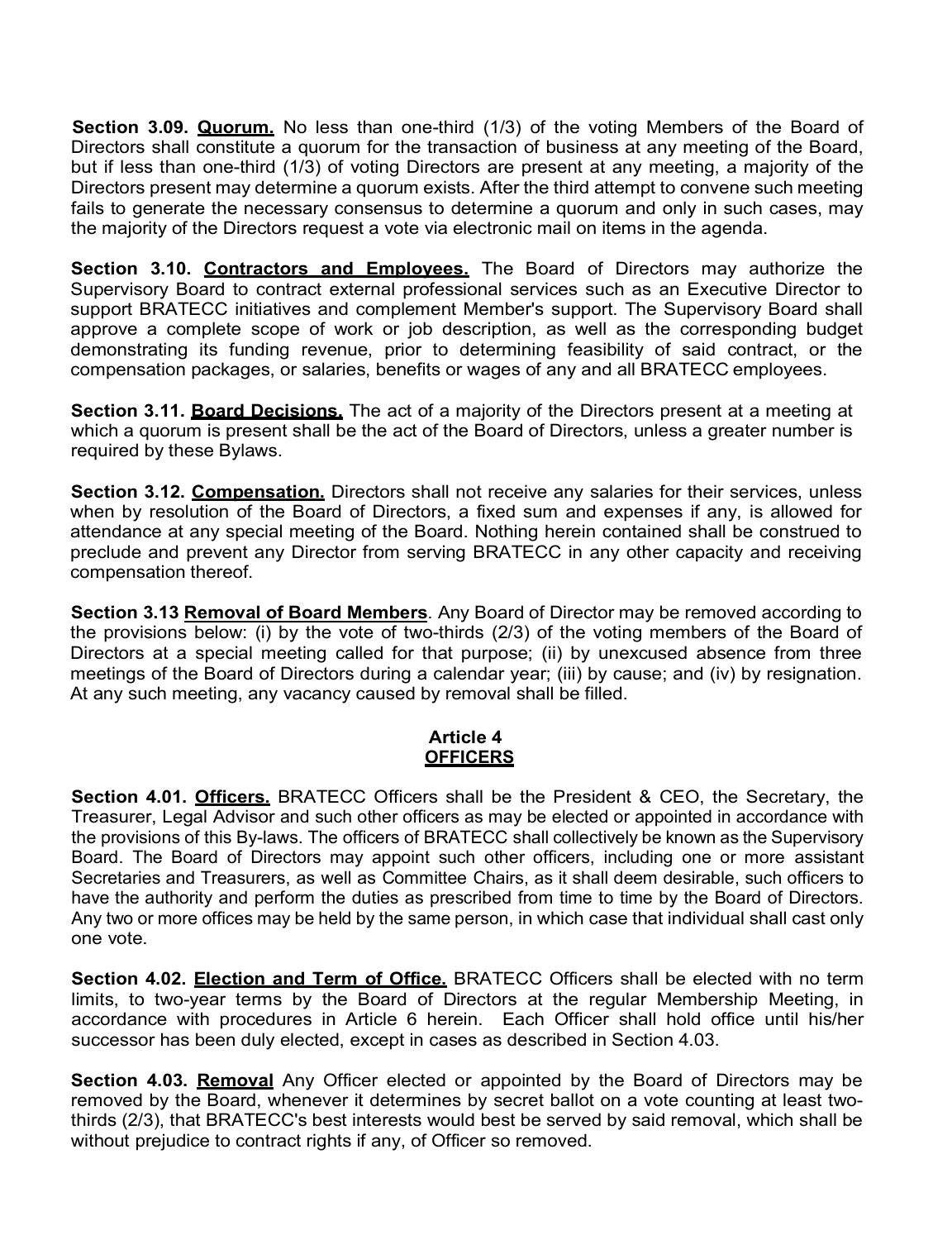**Section 4.04. Vacancies.** *A* vacancy in any office because of death, resignation, removal, disqualification, or otherwise, may be filled by the Board of Directors for the unfilled portion of the term, it being understood that in the event that the President is unable to fulfill his/her term of office, the Executive Committee will immediately reconvene and nominate an Acting-President to serve until that term is finished. The Board of Directors shall review such nomination prior to approval.

**Section 4.05. Powers and Duties.** Officers shall have such powers and shall perform such duties as may be specified in resolutions or other directives of the Board of Directors.

**Section 4.06. President & CEO.** The President & CEO is the chief executive officer of BRATECC and an ex officio member of the Board of Directors. He/she will maintain the executive office of the organization including all day-to-day general business and operations of the BRATECC including staff operations and management. He/she shall provide advice/services for individual Board of Directors members in the interest of serving the membership as a whole.

The President & CEO shall ensure the implementation of standardized administrative procedures designed to provide continuity in the operation of BRATECC affairs; he/she shall review proposed revisions in the articles of incorporation and By-laws of BRATECC and make recommendations thereon; he/she shall assist the members of the Board of Directors in the interpretation and implementation of the By-laws and standard administrative procedures so prepared. He/she shall develop an appropriate and favorable image for BRATECC and make known the objectives and accomplishments of the organization.

**Section 4.07. Secretary**. The Secretary shall be the custodian of all records of BRATECC, except the financial records, shall attend the meetings of BRATECC and shall make a record of said proceedings, ensure the accuracy of meeting minutes and shall perform such other duties as provided for in these Bylaws or as delegated by the Board of Directors.

**Section 4.08. Treasurer.** The Treasurer shall act as a safeguard over the funds and any other tangible assets of BRATECC, and shall make recommendations to the Board of Directors on assessments, changes in the amount of dues and membership fees and other activity as seems necessary to assure the financial well-being of BRATECC. He/she shall approve one or more banks, trust companies, or other federally insured depositories for the deposit of funds of BRATECC, and at least once each year conduct or cause to be conducted an audit of BRATECC's records in accordance with generally accepted accounting procedures. The Treasurer shall formulate and recommend the financial policy of BRATECC. The Treasurer or his/her agents who may be temporarily designated by the Treasurer upon approval by resolution of the Board of Directors, shall collect all membership dues, fees, and assessments and shall receive all moneys donated or otherwise given to BRATECC. He/she shall have charge and custody of and give receipt for moneys due and payable to BRATECC from any source whatsoever and deposit all such moneys in the name of BRATECC in such banks, trust companies, or other depositories as shall be selected in accordance with these bylaws. He/she, in general, shall perform all the financial duties incident to the office of Treasurer, and his/her agent or agents shall give a bond for the faithful discharge of his/her duties, the expense of which shall be borne by BRATECC. He/she shall perform other duties from time to time as outlined in Article VIII, Section 2 of these Bylaws or as may be assigned by the Board of Directors.

**Section 4.09. Legal Advisor**. The Legal Advisor shall have the duty to render pro-bono legal assistance and counsel to the Board and BRATECC and to perform such other duties as provided for in these By-laws or as delegated by the Board of Directors.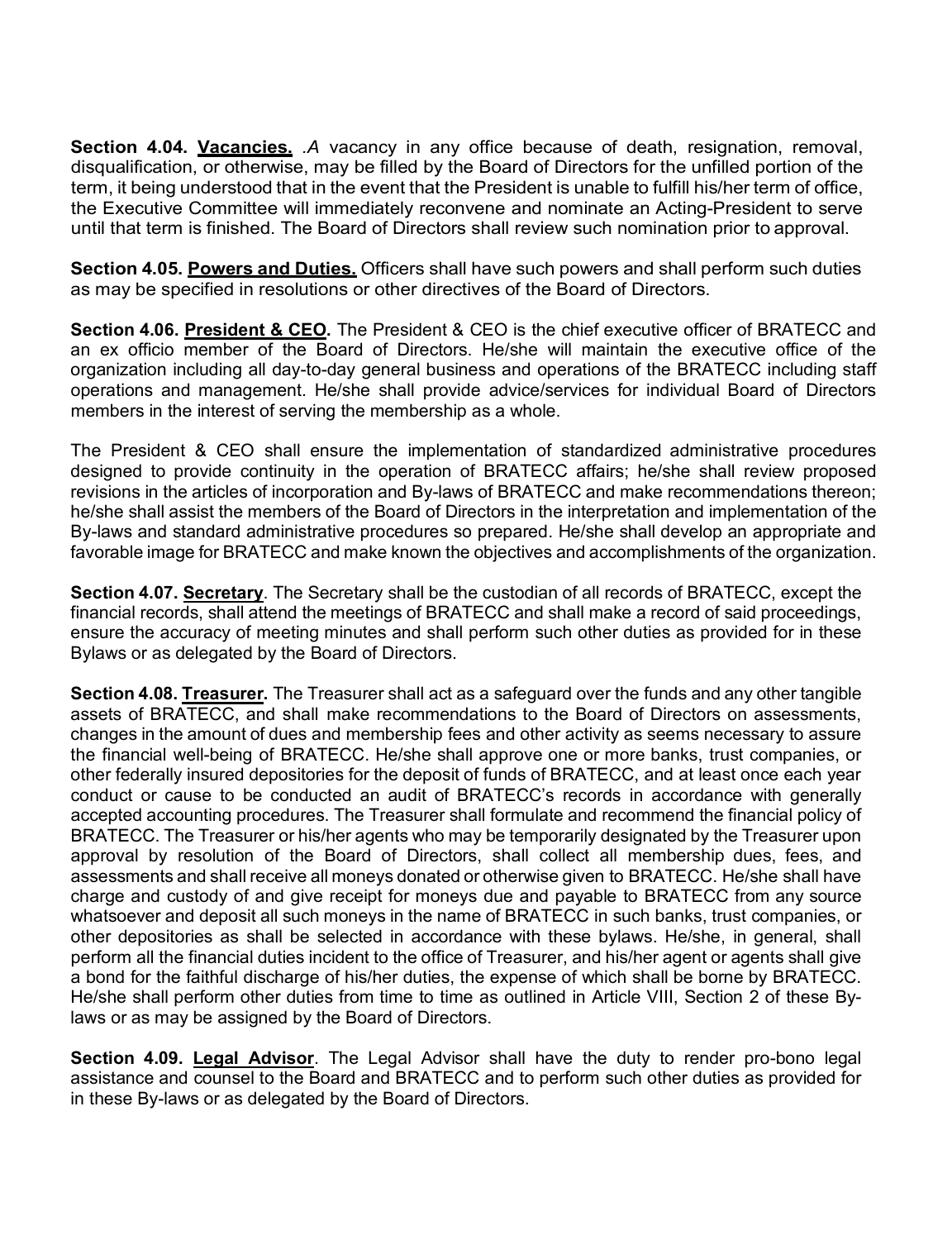**Section 4.10. Meetings.** The Supervisory Board meets monthly at a location determined by the President, to analyze and evaluate actions from the Executive Direction and the different Committees, as well as the planning of BRATECC activities, as determined by the Board of Directors and relevant instructions issued by the President.

#### **Article 5 COMMITTEES**

**Section 5.01. Nomination.** Committees may be proposed by the President for approval by the Board of Directors as necessary from time to time to aid in carrying out the affairs of BRATECC and its strategies and execution of mission and vision.

**Section 5.02. Committee Reports.** Written or electronic reports of major activities of each committee shall be given to the Supervisory Board, or upon request of the Board of Directors. Such reports may contain recommendations, reports of progress, or for information purposes only. The committee's chair shall maintain complete records of committee activities.

**Section 5.03. Terms of Office.** Each member of a committee shall continue as such until the next annual meeting of the members of BRATECC and until his/her successor is appointed, unless the committee shall be sooner terminated, extended, withdrawn, or unless such member shall cease to qualify as a member thereof.

**Section 5.04. Chair.** Each committee shall have a chair or co-chairs, who shall be appointed by the Supervisory Board of Directors and shall be a member.

**Section 5.05. Vacancies.** Vacancies in the membership of any committee may be filled by appointments made in the same manner as provided in the case of the original appointments.

**Section 5.06. Quorum.** Unless otherwise provided in the resolution of the Board of Directors, a majority of the whole committee shall constitute a quorum and the act of a majority of the members present at a meeting of which a quorum is present shall be the act of the committee. In the case of committee consisting of a single member, his/her decision will suffice.

**Section 5.07. Rules.** Members of each committee shall be appointed by their respective Chair. Each committee may adopt rules for its own government not inconsistent with these By-laws or with rules adopted by the Board of Directors.

## **Article 6 DIRECTORS AND OFFICERS NOMINATION, ELECTION AND QUALIFICATION**

**Section 6.01. Nomination of Directors and Officers.** BRATECC's Executive Director shall electronically mail to all Members, at least thirty (30) calendar days prior to the date of the annual membership meeting , a notice in the form of *Appendix A* attached hereto and made a part hereof, in which nominations for President and Directors are requested from the Membership. The Executive Director must receive any and all such nominations from the Membership at least seven (7) calendar days upon receipt of the notice through electronic mail. All candidates must be members in good standing, with annuities paid and committed to BRATECC's vision and mission.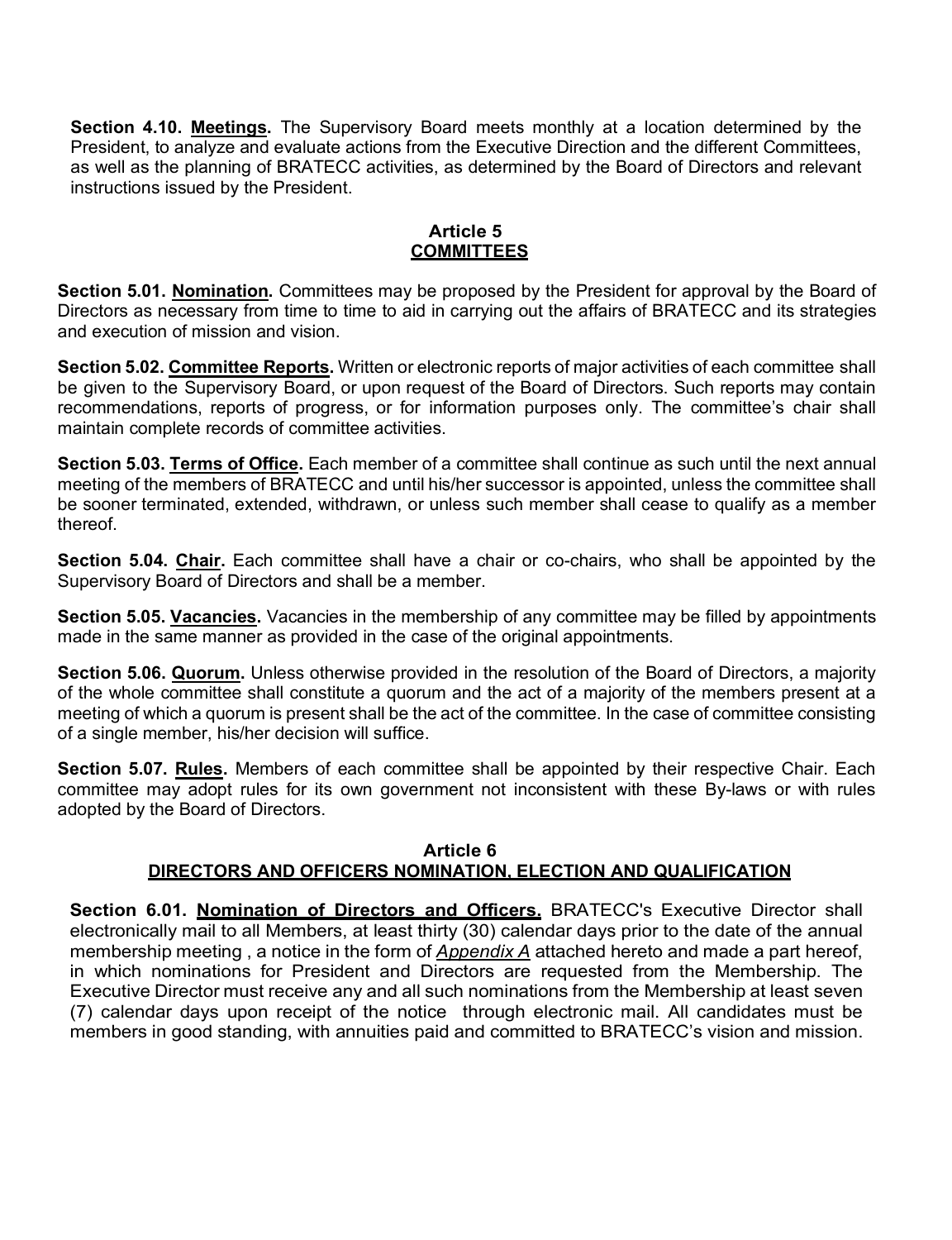The Supervisory Board shall discuss or constitute a Committee to discuss all nominations properly submitted as aforesaid and prepare the Slate of Directors and Officers as promptly as practical following the aforesaid deadline and shall submit the Slate of President, Directors and Officers to the Board at least fifteen (15) calendar days prior to the date of the annual meeting of the members. The Slate of Directors and Officers shall be included by BRATECC's Executive Director in all notices and proxies prepared and delivered in connection with the election during the annual membership meeting. After receiving the Slate, the members shall have ten (10) calendar days to provide their vote electronically. The election result will be presented and approved during the Annual Membership meeting.

The Supervisory Board or formed Committee shall use the following criteria in selecting Directors for the Slate:

- 1. Degree of commitment to BRATECC.
- 2. Involvement in BRATECC committees.
- 3. Attendance at BRATECC functions.
- 4. History of sponsoring and/or attracting sponsors for BRATECC functions.
- 5. Significant involvement in the Brazilian-American community.

All proxies to be used at the Election must be registered with BRATECC's Executive Director at least three (3) days prior to the date of the annual membership meeting, except in the event of emergency or incapacity, in which case the corresponding proxy may be registered with BRATECC's Executive Director by facsimile or electronic communication at any time as determined by the Board, prior to the date of the annual membership meeting. Candidates for Director shall run on only one **(1)** slate.

Any slates of candidates for Directors and proxies, which do not comply with the provisions in Article 6, shall be mill, void, and without leg-al effect at the election.

#### **Section 6.02. Election and Qualification of Directors and Officers.**

6.02.01 All Directors shall be elected for a two (2) year term at the annual membership meeting of the members or Special Board meeting as described in Section 3.03 above. The newly elected Directors shall take office immediately after the conclusion of the election.

6.02.02 All BRATECC Officers shall be elected at the Membership Meeting and shall take office immediately after the conclusion of the election.

#### **Article 7 OPERATIONAL MANAGEMENT**

**Section 7.01. Executive Director.** Day-to-day operations of BRATECC are carried out under the responsibility of an Executive Director, appointed as determined in Section 3.09, who reports to the Supervisory Board. The Executive Director reports to the Supervisory Board, and is responsible for the management of BRATECC functions, as directed by the Supervisory Board and based on approved procedures, methods, resources and tools.

**Section 7.02. Reporting.** The Executive Director reports to the President & CEO on the day-to-day needs of BRATECC operations. In addition, monthly reports are made to the Supervisory Board.

#### **Article 8 CONTRACTS AND BANK ACCOUNTS**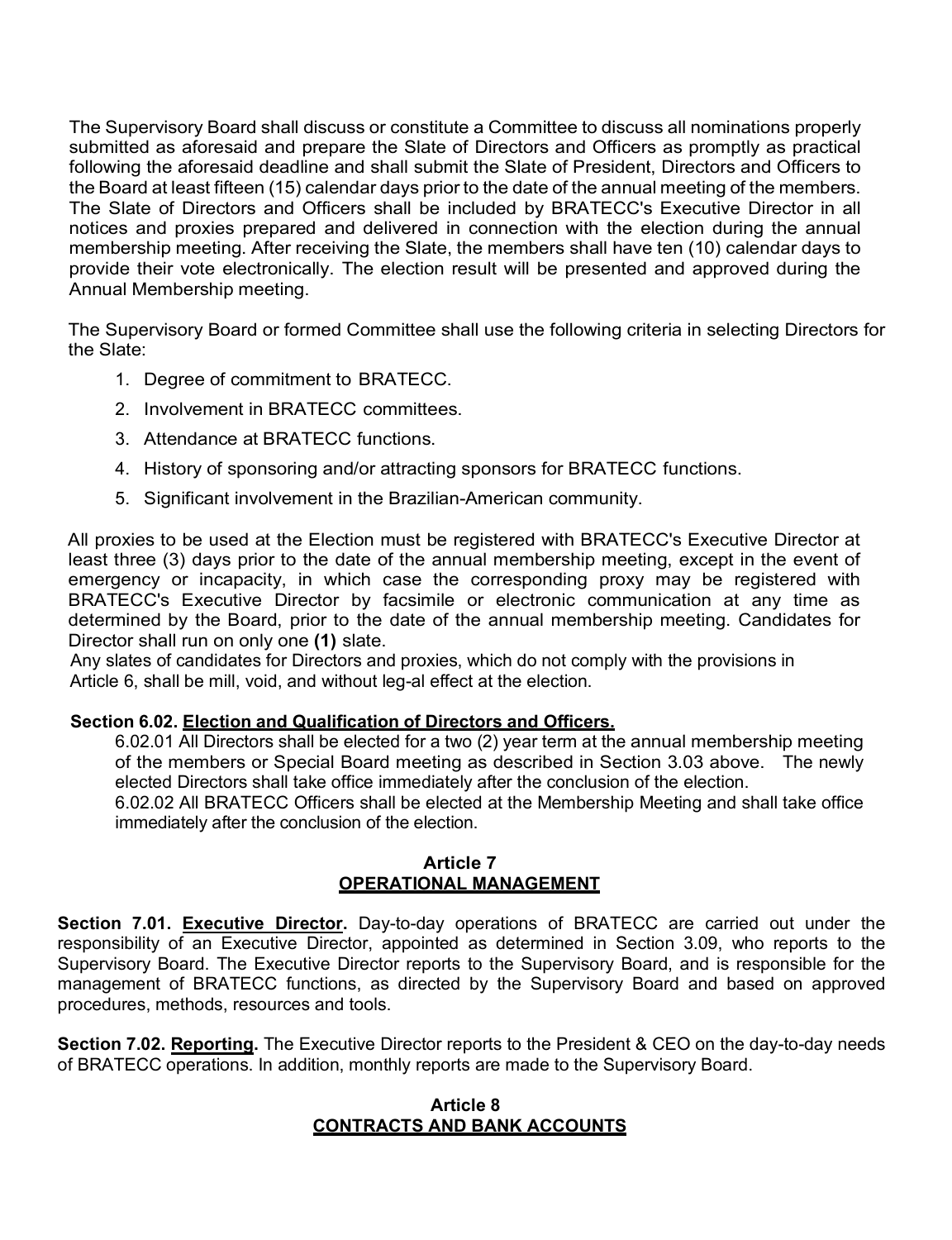**Section 8.01. Deposit of Funds.** All BRATECC funds not otherwise employed shall be deposited in such banks, trust companies or other depositories as the Board of Directors may determine.

**Section 8.02. Checks, etc.** Checks above \$5,000.00 to be signed by a minimum of two Officers, drafts, endorsements, notes and evidences of BRATECC's indebtedness shall be signed by such BRATECC Officer or Officers or agent or agents and in such manner as the Board of Directors may determine. The Executive Director is authorized to execute any checks in an amount less than that noted above or as otherwise expressly authorized by the Board of Directors.

Section 8.03. Contracts. No contract other than in the ordinary course, may be entered into on BRATECC's behalf unless and except as authorized by the Supervisory Board of Directors. Any such authorization may be general, or confined to specific instances.

**Section 8.04. Profit** & **Loss, Source and Use of Funds, Financial Reports,** The Treasurer shall submit to the Board of Directors appreciation, Financial Reports, reflecting activity in the previous month as determined by the Board.

# **Article 9 SEAL**

**Section 9.01. Adoption.** The Board of Directors shall adopt a corporate seal which shall be in the form of a circle and shall bear the name "BRAZIL-TEXAS CHAMBER OF COMMERCE," and the words and figures "CORPORATE SEAL, TEXAS, 20", or words and figures of similar import.

# **Article 10 FISCAL YEAR**

**Section 10.01. Determination.** BRATECC's fiscal year shall be January 1 to December 31.

#### **Article 11 AMENDMENT OF BYLAWS**

**Section 11.01.** These Bylaws may be amended or repealed and new Bylaws may be adopted by a majority vote by BRATECC's members counting at least fifty percent (50%) plus one vote of possible votes in person or by proxy at any Annual Membership Meeting, the notice or waiver of notice of which shall have specified the proposed amendment, repeal or new Bylaws.

#### **Article 12 WAIVER OF NOTICE**

**Section 12.01. Type.** Whenever any notice is required to be given under the provisions of The State of Texas Law or the .Articles of Incorporation or BRATECC's Bylaws, a waiver thereof in writing signed by the person or persons entitled to such notice, whether before or after the time stated therein, shall be deemed equivalent to the giving of such notice.

#### **Article 13 DISSOLUTION**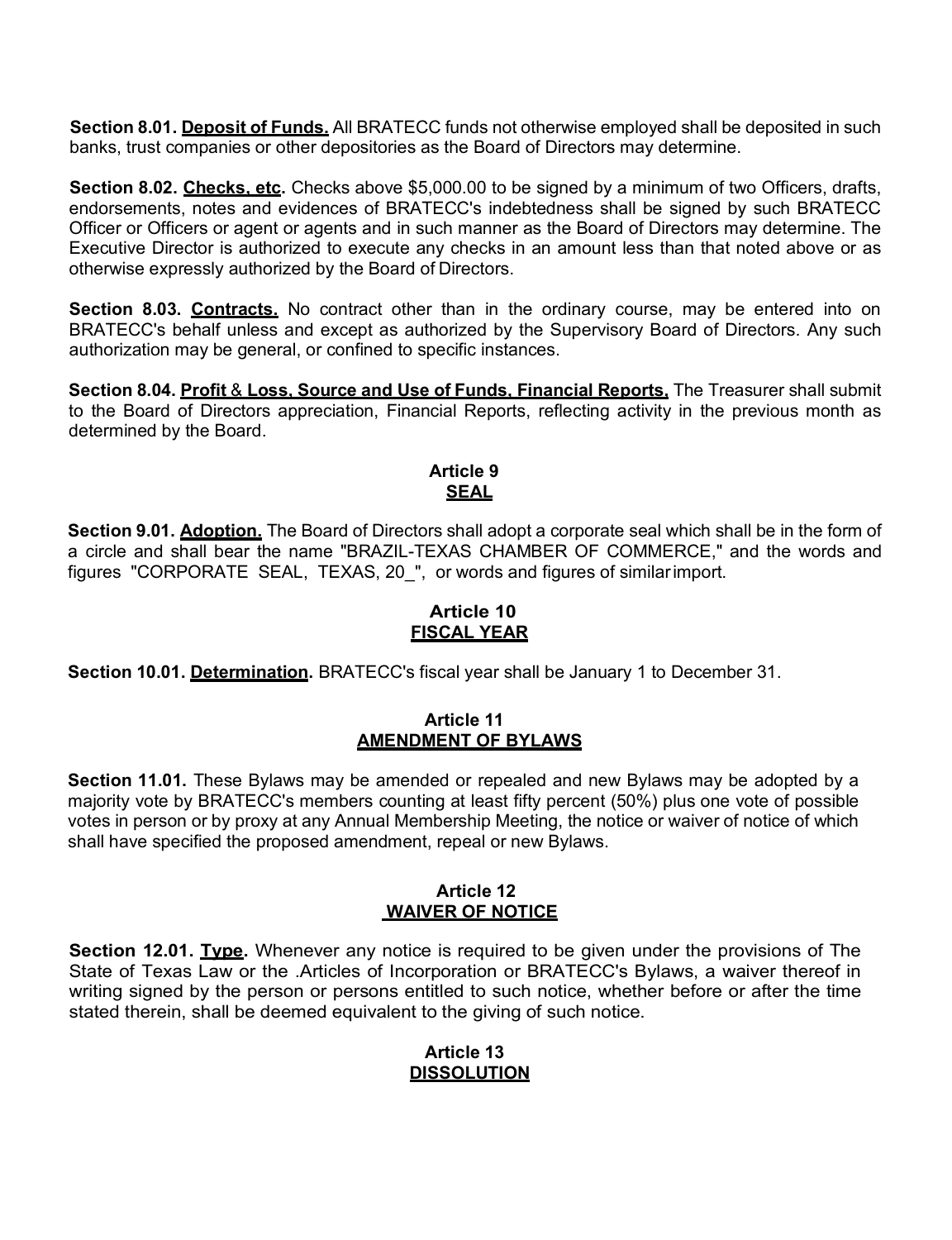Section 13.01. Voluntary dissolution. The voluntary dissolution of BRATECC shall be only adopted through a resolution from the Board of Directors recommending that the organization be dissolved. Said resolution shall be subject to a vote at a Membership Meeting where a minimum of two-thirds (2/3) of the votes cast by members with voting rights, present at such meeting in person or by proxy shall be necessary to approve the resolution.

Section 13.02. Asset Distribution. In the event of dissolution of BRATECC, the Board of Directors shall first pay or make provisions for the payment of all of the liabilities of the corporation, and then dispose of all of the assets exclusively for the purposes of BRATECC in such manner, as the Board of Directors shall determine. Distribution of BRATECC's assets shall be made to such organization or organizations, organized and operated exclusively for charitable, educational, or scientific purposes as at the time shall qualify as an exempt organization or organizations under Section 501(c)(3) of the Internal Revenue Code of 1986 (or the corresponding provision of any future United States Internal Revenue Law. In no event shall any part of the assets be returned to or distributed among any officer, member of the Executive Board, member, or any other individual connected with the Association directly or indirectly.

#### **Article 14 CERTIFICATES**

**Section 14.01.** The President or Executive Committee may provide for the issuance of certificates or any other form of recognition as the Board of Directors may determine. If Certificates are issued, they shall be signed either by the President, Vice- President, or the Secretary and shall be sealed with the seal of BRATECC. The name and address of each member and the date of issuance of the Certificate shall be entered on the records of BRATECC. If any Certificate issued shall become lost, mutilated, or destroyed, a new Certificate may be issued therefore on such terms and conditions as the Board of Directors may determine.

#### **Article 15 INDEMNIFICATION**

**Section 15.01.** Each Board of Directors now or hereafter serving BRATECC, and each person who, at the request of BRATECC has served BRATECC in some capacity, and their respective heirs, executors, and administrators shall be indemnified by BRATECC against all costs, expenses, judgments, and liabilities, including attorneys' fees, reasonably incurred by or imposed upon him or her in connection with or resulting from any action, suit, or proceeding, civil, or criminal, including, but not limited to, all claimed acts of negligence, misfeasance, or nonfeasance, real or imagined, in which he or she is or may be made a party by reason of his or her service to BRATECC except in cases of willful misconduct in the performance of his or her duty to BRATECC. Such indemnification shall extend to settlements and compromises. The foregoing right of indemnification shall be exclusive of other rights to which such persons maybe entitled as a matter of law.

## **Article 16 CHAPTERS**

**Section 16.01. Establishment.** The Board of Directors may establish BRATECC's chapters throughout the State of Texas and Brazil, as it may deem appropriate taking into consideration such factors as geographical location, local interest and commitment, and budgetary restraints. Any such chapter shall be established by resolution of the Board of Directors and be governed by a Charter prepared and approved by the Board of Directors, as well as by the Articles of Incorporation and BRATECC Bylaws.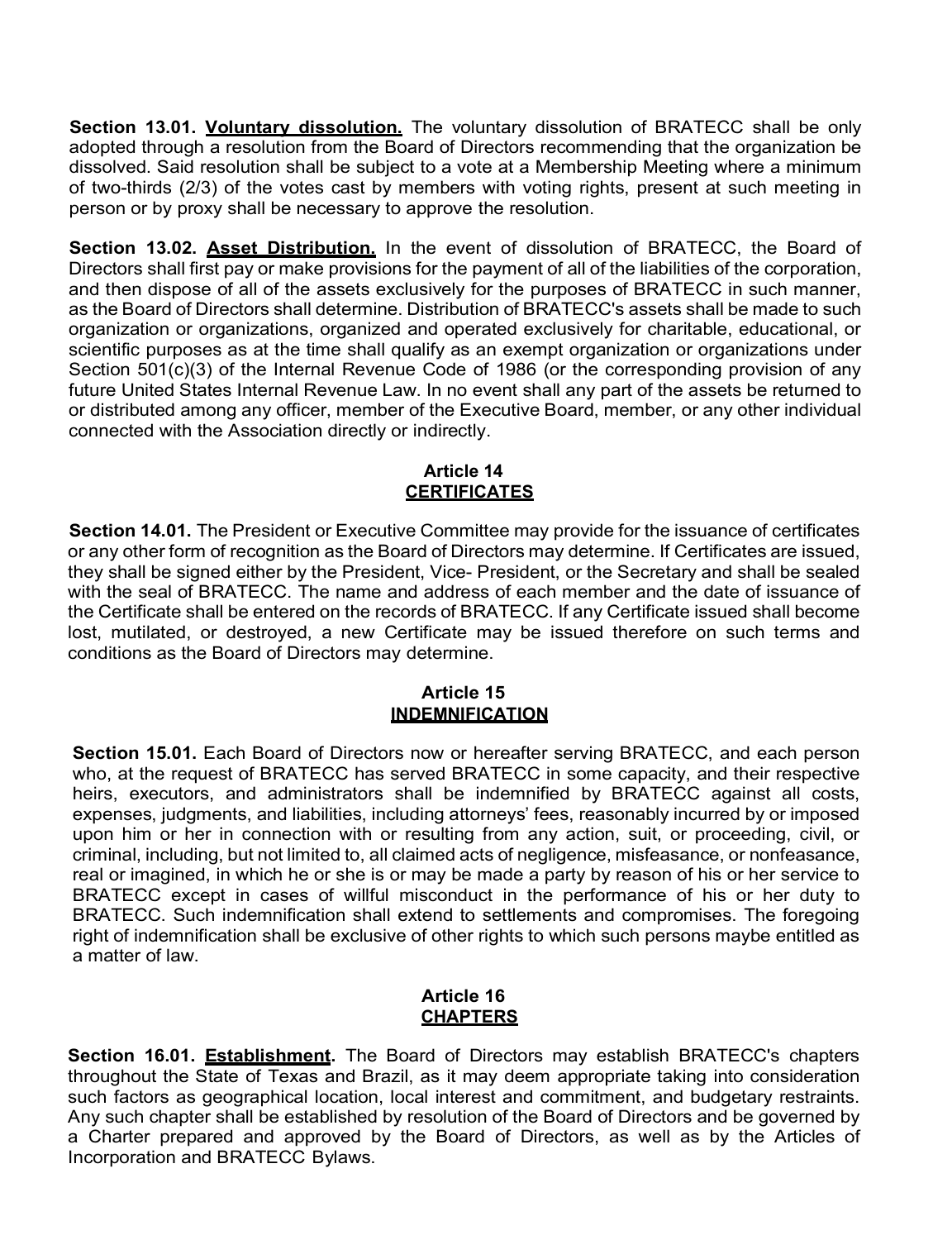**Section 16.02. Organization.** The Board of Directors, by resolution adopted by a majority of the Directors in office, shall create a special committee consisting of two or more Directors to prepare the Charter for the proposed chapter and otherwise undertake the formation and organization of the chapter. This committee shall establish minimum Membership requirements, appoint an interim President of the chapter, and create an Executive Committee of the chapter to:

- (a) Request nominations and prepare a slate of Members to serve on the Advisory Board of the chapter;
- (b) Schedule and hold an organizational meeting of the chapter within a reasonable time period following BRATECC's resolution establishing the chapter;
- (c) Prepare a preliminary operating budget for the activities of the chapter;
- (d) Arrange for an individual to serve as Executive Assistant of the chapter;
- (e) Arrange for suitable office space for the chapter;
- (f) Open a checking account for use of the chapter; and
- (g) Serve generally as liaison between BRATECC's Board of Directors and the local Members of the chapter until the election of the Advisory Board and Management Committee Members.

**Section 16.03. Administration.** Any chapter established hereunder shall be organized and managed as a BRATECC branch. The government and management of the chapter shall be entrusted to a Management Committee of five (5) Members, to be known as the "Management Committee" as determined by the Board of Directors.

**[SIGNATURE PAGE FOLLOWS]**